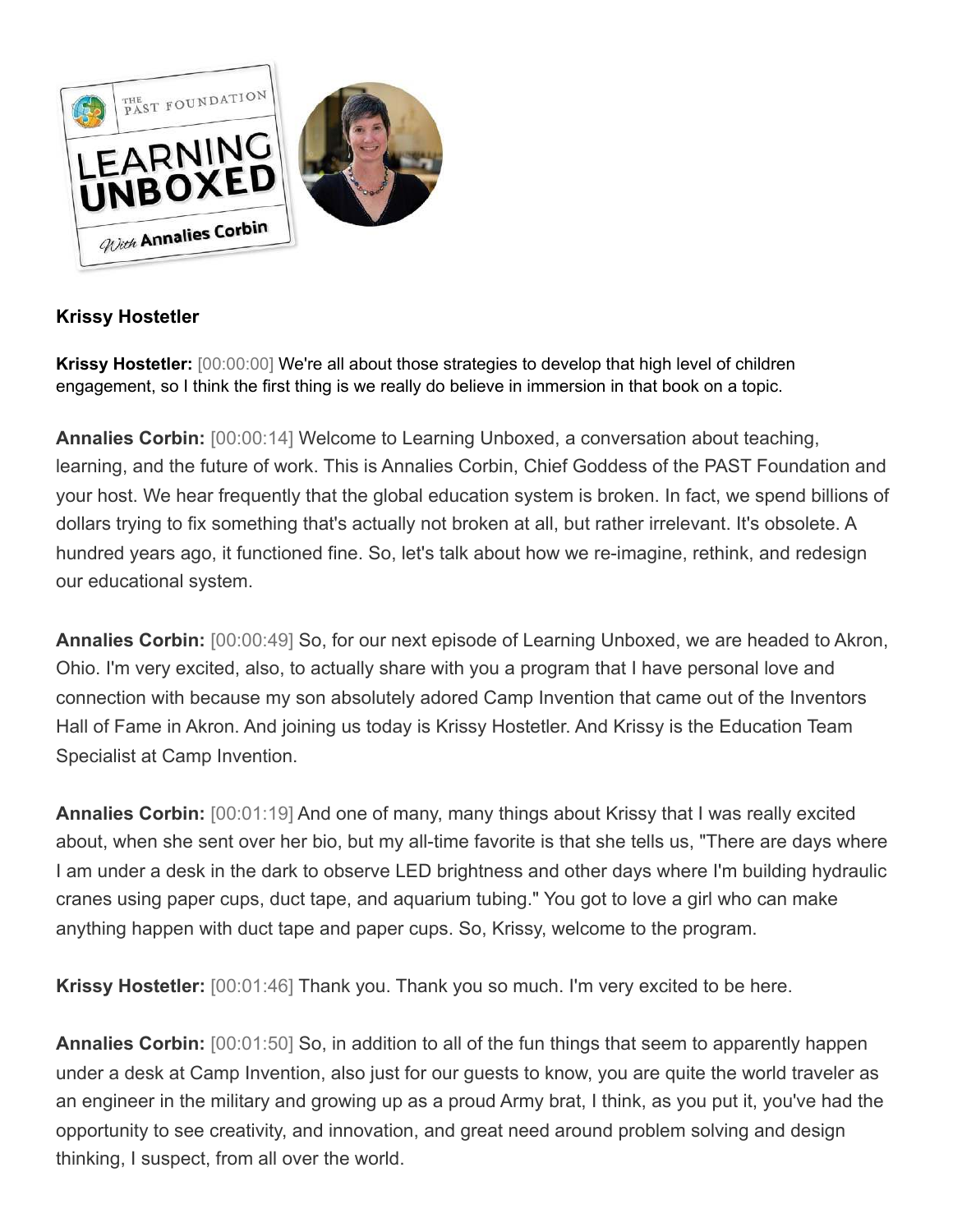**Krissy Hostetler:** [00:02:20] Yeah, that's absolutely true. When I think through like what was my path to get here and why is it that I enjoy being under a desk and try to problem-solve these LEDs and how to make things project onto a ceiling, it had occurred to me that my, frankly, global experiences living overseas as a proud Army brat, we didn't have just Home Depots in the low at our fingertips, it really required a level of resourcefulness.

**Krissy Hostetler:** [00:02:50] We often lived in a country that didn't speak English, so even just working with your neighbor to find and locate materials to work with. Certainly, I was much younger, so just watching my own parents navigate that instilled that level of confidence in myself to realize like, oh, okay, the language that comes out of our mouth isn't the only language we have available to us to problem-solve.

**Krissy Hostetler:** [00:03:15] And so, with that, just recognizing there are ways to collaborate across language barriers, across cultural barriers, as long as we're able to recognize like our end goal of just creating our problem-solve, then we can all work together regardless of where we come from to achieve the common goal. And so, yeah, for sure, that's definitely influenced my approach to this resourcefulness, which is what I love about Camp Invention, is just watching these children.

**Krissy Hostetler:** [00:03:49] We give them purposefully limited supplies. That in and of itself is the level of creative problem solving, but watching their resourcefulness bubble up to discover like, oh, I can make a hinge using this material or I can use like a buttonhole to make this fast and together. I mean, this is really where that starts getting exciting, just to see that proverbial light bulb go off.

**Annalies Corbin:** [00:04:17] And it does. And it's awesome. And the kids really love it. So, before we get into the sort of nuts and bolts, so to speak, of the program itself, so give our listeners, because they come from all over the world, so explain the National Inventors Hall of Fame. So, let's start with that. And then, what the heck Camp Invention has to do with that?

**Krissy Hostetler:** [00:04:34] Yeah, great. Great question. So, the National Inventors Hall of Fame, we honor our nation, America's greatest inventors. So, for our global audience, we certainly have inventors who were born in other countries, but we are honoring the inventors to help hold American patents, so everybody has their own patent system. But what we do is we want to honor these individuals whose inventions have made the world a better place.

**Krissy Hostetler:** [00:05:02] And so, that mission drives us to recognize these inventors, their invention, promote creativity, and advance the spirit of innovation and entrepreneurship. So, the National Inventors Hall of Fame was founded in 1973, continued to maintain a partnership with the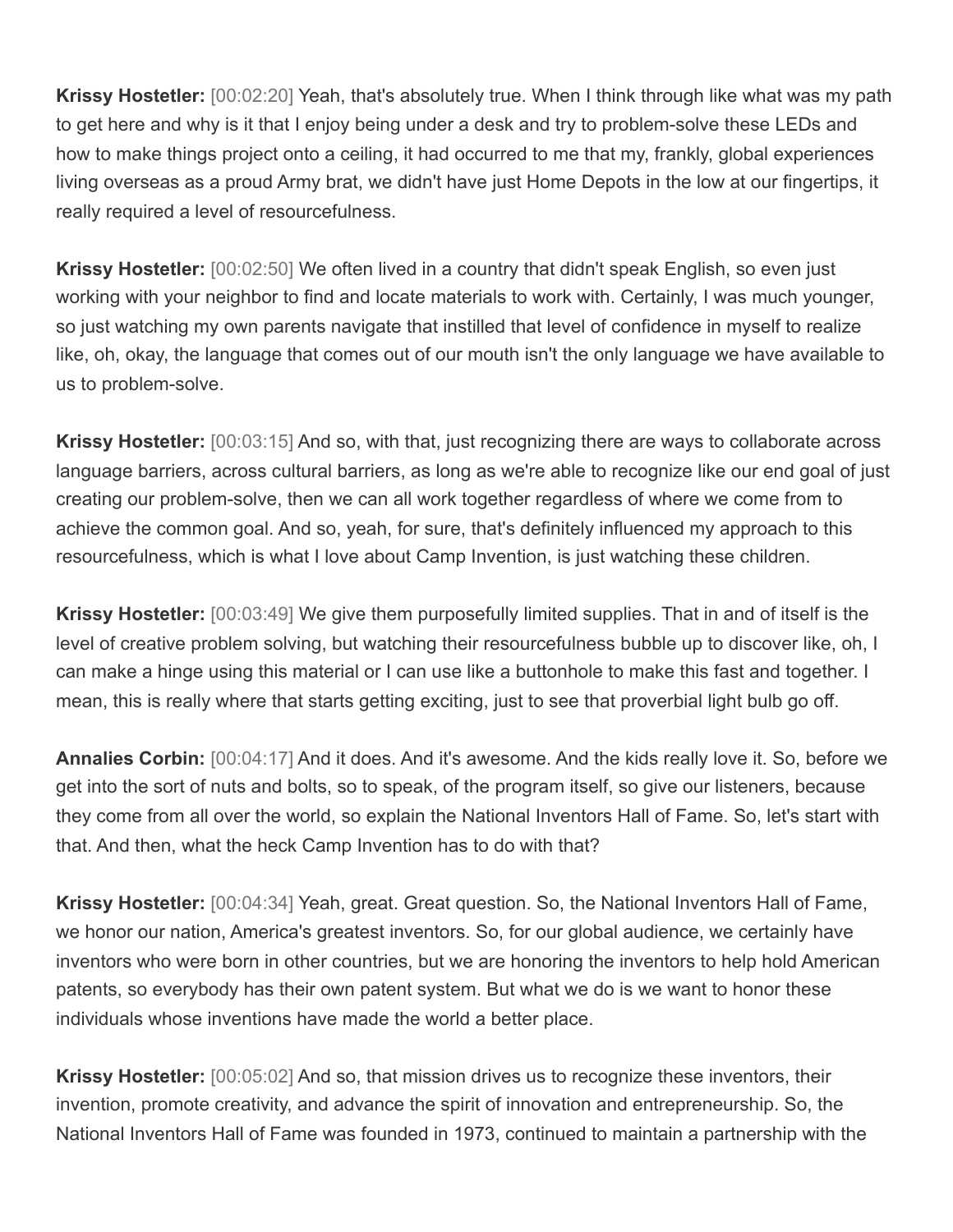United States Patent and Trademark Office. And so, since then, our organization has evolved to be a leading non-profit and providing them an innovation-focused education.

**Krissy Hostetler:** [00:05:32] And so, if we're talking innovation, as far as we're concerned, if you're not also talking about intellectual property, then we question how much are we really talking about innovation. Those two really go hand in hand. So, we provide educational programs like Camp Invention, we also host competitions, we have a Collegiate Inventors Competition. And then, our real tradition is every year, we hold an induction ceremony where we induct a new class every year into our National Inventors Hall of Fame.

**Krissy Hostetler:** [00:06:06] And this typically takes place in the Washington, DC area. It is very much a red carpet affair to celebrate these inventors. And so, we pull all the stops for them and just make it an amazing ceremony to celebrate them. So, that's what the National Inventors Hall of Fame is. As far as Camp Invention, this was born from all the time we've spent with these inductees. We've had the privilege to really get to know them as we've literally just sat on buses with them as we're going from place to place in the DC area.

**Krissy Hostetler:** [00:06:41] And we start hearing their stories, growing up on a duct farm, or growing up helping their grandfather or their grandmother in the kitchen. And you start hearing their stories of how these small moments spark something inside of them to decide to just take something apart. So, Steve Sasson has a very popular story. He's the inventor of the digital camera, but he often talks about his first invention of just taking apart his dad's box that held all of his dad's clippers.

**Krissy Hostetler:** [00:07:13] But he decided to put a bunch of lights in it and figure out how to make the lights light up for no particular reason. He just wanted to do this. But hearing these stories over and over again of these inventors who were just curious about what happens when I open this up, what's going on inside of it and what else could I make it do, it had occurred to our staff at the National Inventors Hall of Fame that there's something here for children to learn from and to be-

**Annalies Corbin:** [00:07:42] Absolutely. And that's the best. That's why the kids love it, right? Because it's unfettered.

**Krissy Hostetler:** [00:07:45] Exactly. So, that's what Camp Invention is doing, is we really want to bring that experience to these children. We use them as the lens through which we view the world. Okay. But then, with that, probably, we are purposefully a low-tech camp by design. These inventors that we work with that we've inducted into our Hall of Fame, they didn't have the latest laptop, or 3D printer, or tablet. They worked with what was around their homes at the time. So, with the cardboard, duct tape, maybe bubble gum.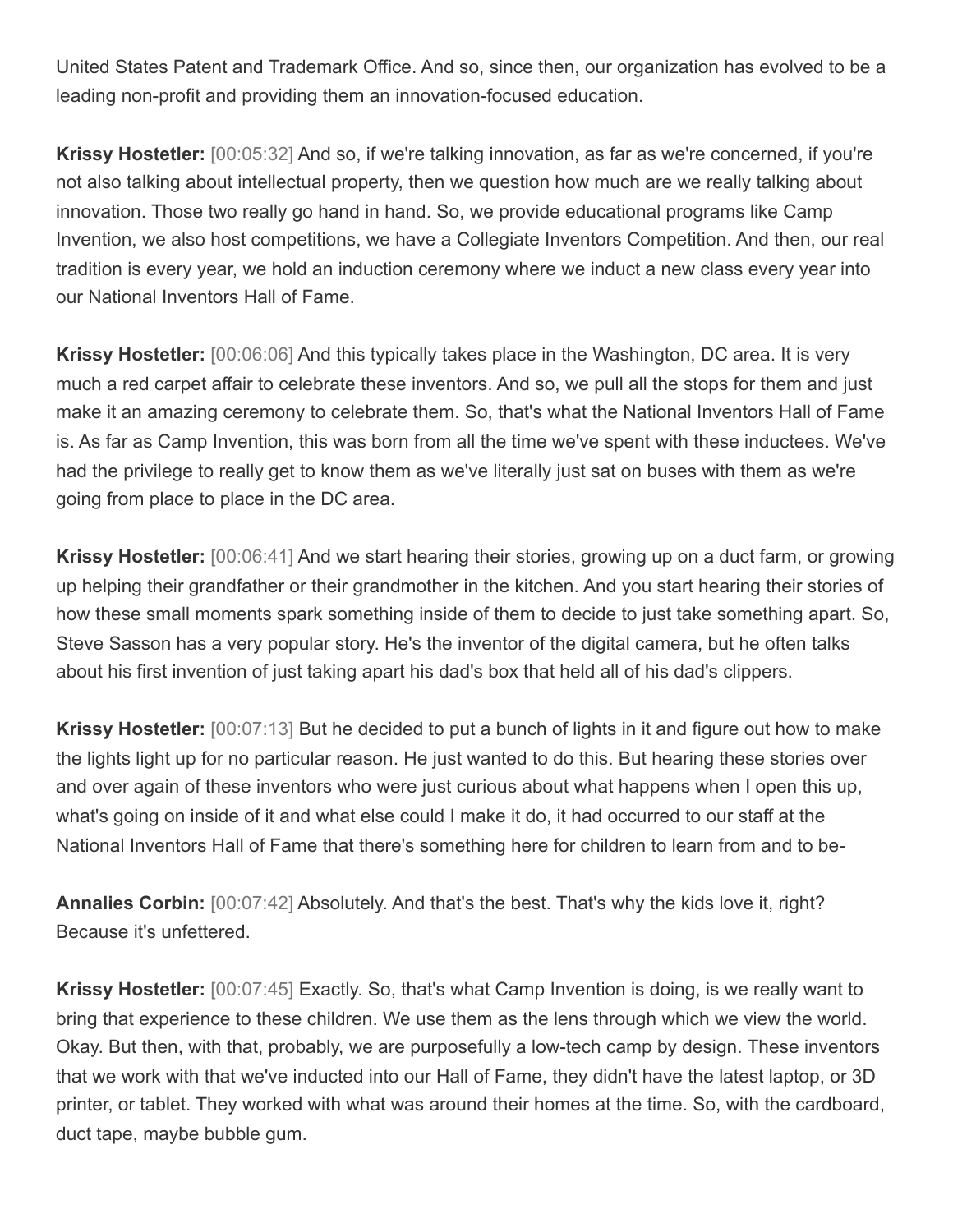**Annalies Corbin:** [00:08:23] Right. Bailey Wire of your own farm.

**Krissy Hostetler:** [00:08:23] That's right. Bailey Wire. Exactly. Whatever they found around their homes. So, realizing that and thinking through, like this is the experience that children, we wanted to really make sure that it was this notion that invention doesn't mean you have to have the latest and greatest materials. Invention is truly just re-purposing that yogurt cup and the old pizza box, and turning it into something useful as you're developing a prototype for an idea. So-

**Annalies Corbin:** [00:08:51] Yeah. And the reality is the kids really, really, truly do love it. So, let's sort of set the stage because the other thing that I love about Camp Invention is the broad applicability of it. And the kids love it. Well talk about those components. But the reality of it is Camp Invention has an awful lot as a brilliant informal STEM education opportunity to quite frankly inform formal, right? So, that's a lot of ins and outs.

**Annalies Corbin:** [00:09:25] But the reality of it is that the process that you utilize with Camp Invention and if you look at other sort of invention or entrepreneurial sort of mindset programs, one of the common themes of them is that they honor and cherish the creativity of those who are standing in the middle of the work, right? And that is just a beautiful, beautiful opportunity for traditional education to think about the application of teaching and learning very differently. And so, what I think is of great value here is for formal educators to understand that what is happening inside of a Camp Invention opportunity could, in fact, be your everyday classroom if you chose to modify your pedagogical approach.

**Krissy Hostetler:** [00:10:18] Annalies, that's beautiful. And to extend that even further, so we really love when we get this testimony from teachers who have taught camp, our mission with Camp Invention, the modules that we create, which are brand new every year, we're not expecting that the students or even the teachers become experts in that particular branch of science, or engineering, or whatever concept we've introduced. What we want is for kids and the teachers to just enjoy what they're doing first and foremost, just get excited by it. Let's take apart this robotic dog and let's think about how it relates to a real dog. For example, this is truly what we do in one of our modules, robotic of that. And what we discovered is those conversations continue at home naturally.

**Annalies Corbin:** [00:11:13] Absolutely, they do.

**Krissy Hostetler:** [00:11:15] The children then go through their day. They don't necessarily realize that they're working in a type of like biomechanical arena here, and actually taking home these conversations and looking at their own pet dog and saying, hey, mom, do you know that when the dog barks, there's like a voice box inside of them? I discovered this in my own robotic dog that I took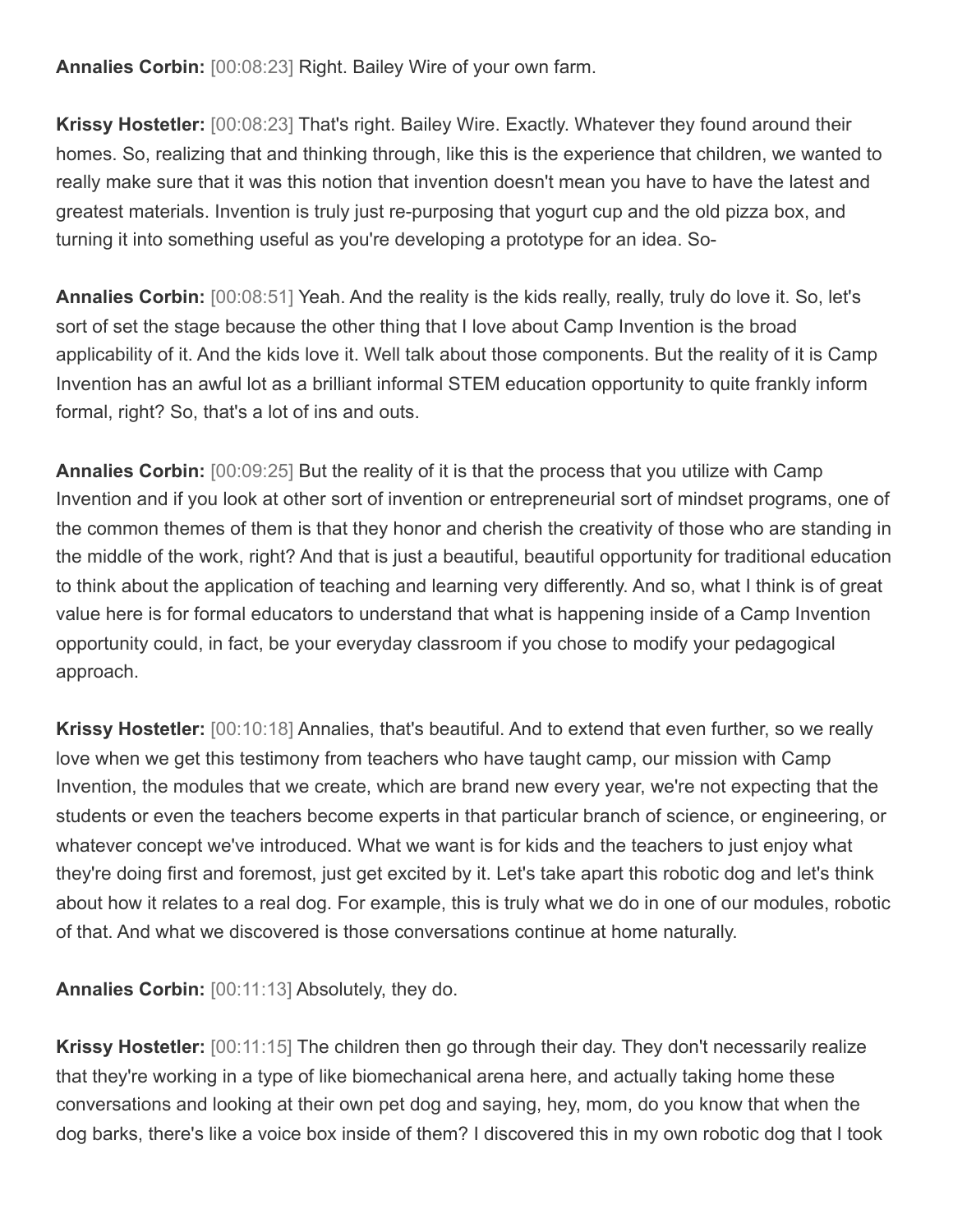apart today. Those are the conversations, that then, they can continue building off of and that children can scaffold with additional learning as they wish. So, what we're doing is we just want to help these.

**Annalies Corbin:** [00:11:48] Exactly.

**Krissy Hostetler:** [00:11:50] And the same with the teachers, too. We have a lot of teachers who, especially for the elementary grade levels that our primary instructors will often give us testimony that, I focused mostly on just reading and play, I'm not that comfortable in teaching science concepts. But then, they come and they do. And like I say, this is how I can do it? Oh, I can do this all day long.

**Annalies Corbin:** [00:12:13] Exactly. I can tie my reading in my science and exploration altogether and, oh, I can give it context.

**Krissy Hostetler:** [00:12:20] Yes exactly.

**Annalies Corbin:** [00:12:20] I can read about this thing, and then we can take something apart or we can build something new, and, oh, my gosh, now, my kids really get it, back to your point. Awesome.

**Krissy Hostetler:** [00:12:28] Exactly. And we even write this into our sort of our guides in the beginning, is we aren't looking for the experts to teach this particular topic because the best learning happens, is when everybody realizes, let's all learn this together.

**Annalies Corbin:** [00:12:44] Exactly. And that's first thing I love, yes, the facilitator and the kids learning together in that because kids can recognize when you're trying to tell them how to do something versus when you are learning and exploring with them.

**Krissy Hostetler:** [00:13:00] With them, alongside them. So, we really want to put all the material and the experience, it's an exploration that they go on together, let's explore this together. I happen to have some information here to guide us through, but it really is this exploration, this journey that happens together. So, we want to introduce these topics in a way that kids, whether they go home so excited about, I learned all about Bernoulli's principle, and frankly, that is our goal. We certainly want to inspire and we do our due diligence to ensure any of these concepts we introduced are scientifically accurate. We certainly are making sure of that.

**Krissy Hostetler:** [00:13:45] But all we want these kids to do, really, is to just go outside and launch your handcopter and understand what happens if, what happens if I do modify this, what happens if I add this, what happens if I do it in this direction instead of this direction, just that exploration in and of itself is really what we're after. Because we are hearing more and more that when we pilot our programs, we're sort of observing how the instructors naturally are wanting to deliver the material,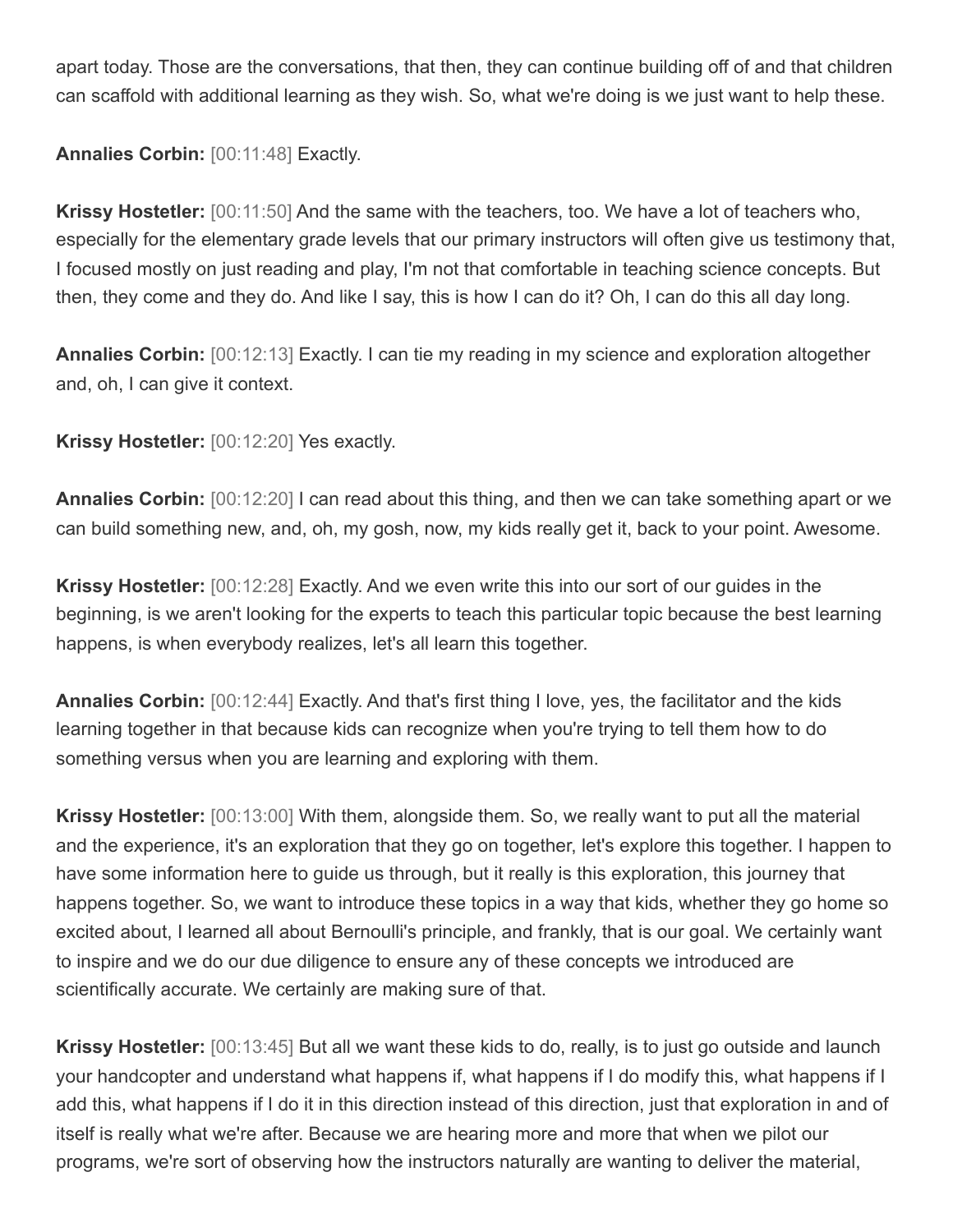and we'll find that, sometimes, there are certain hands-on activities that, as writers, the curriculum developers didn't intend for that particular activity.

**Annalies Corbin:** [00:14:23] Absolutely.

**Krissy Hostetler:** [00:14:23] But when we talk to the teachers, they tell us, this is the only time these kids have ever had a hands-on exploration. Whole district has moved towards, we read about science, but you don't actually get to do science. So, hearing that, it just reinforces for us the value of even these small launching a handcopter or holding a paper airplane and modifying how the wings are bent, that all matters and it really does add up to this constructiveness learning and making sure they're building on top of each other.

**Annalies Corbin:** [00:14:54] It absolutely does. And we certainly see the same thing at the Innovation Lab. And we've used any number, actually, over the years of Camp Invention components as a place to start. And then, we love seeing kids scaffold, okay, well, now, I could do this. And so, it's fun to see them finish up those initial modules, and then amongst themselves, talk about, okay, well, then next, we're going to do this with it. And it just grows and grows and grows because the kids have scaffolded, A, how to think about things, B, to ask questions on the right questions, and C, to think about.

**Annalies Corbin:** [00:15:30] And the other thing that I love about these types of programs is they embrace the modify component of the design cycle as the place where the greatest opportunity in learning and engagement can take place. And that's part of what, sometimes, not always, there are a million fabulous, fabulous teachers out there in the world, but there are also teachers for a whole host of reasons, oftentimes constrained by the system they're in, that's the reality of it, who have to stop at the evaluation phase, and they never actually get to modify. And that's where the kids learn the most. And Camp Invention, quite frankly, lives and modify.

**Krissy Hostetler:** [00:16:10] Yes.

**Annalies Corbin:** [00:16:10] So, that's part of what makes it great. So, let's talk a little bit about how you, by the time this airs, it will probably be mid-August, I'm guessing, and at that point, where we are all in the middle of a global pandemic, things have been disrupted, and it means that traditional programming has been disrupted as well, so not just our traditional school, but also our informals, our camps, our opportunities, so that has forced us all to sort of think about the programming that we do very differently, and how we can develop and deliver programming in the midst of crisis. And so, Camp Invention has developed Camp Invention's Connect. So, talk to us a little bit about what makes that different and sort of the why you chose the sort of path you did.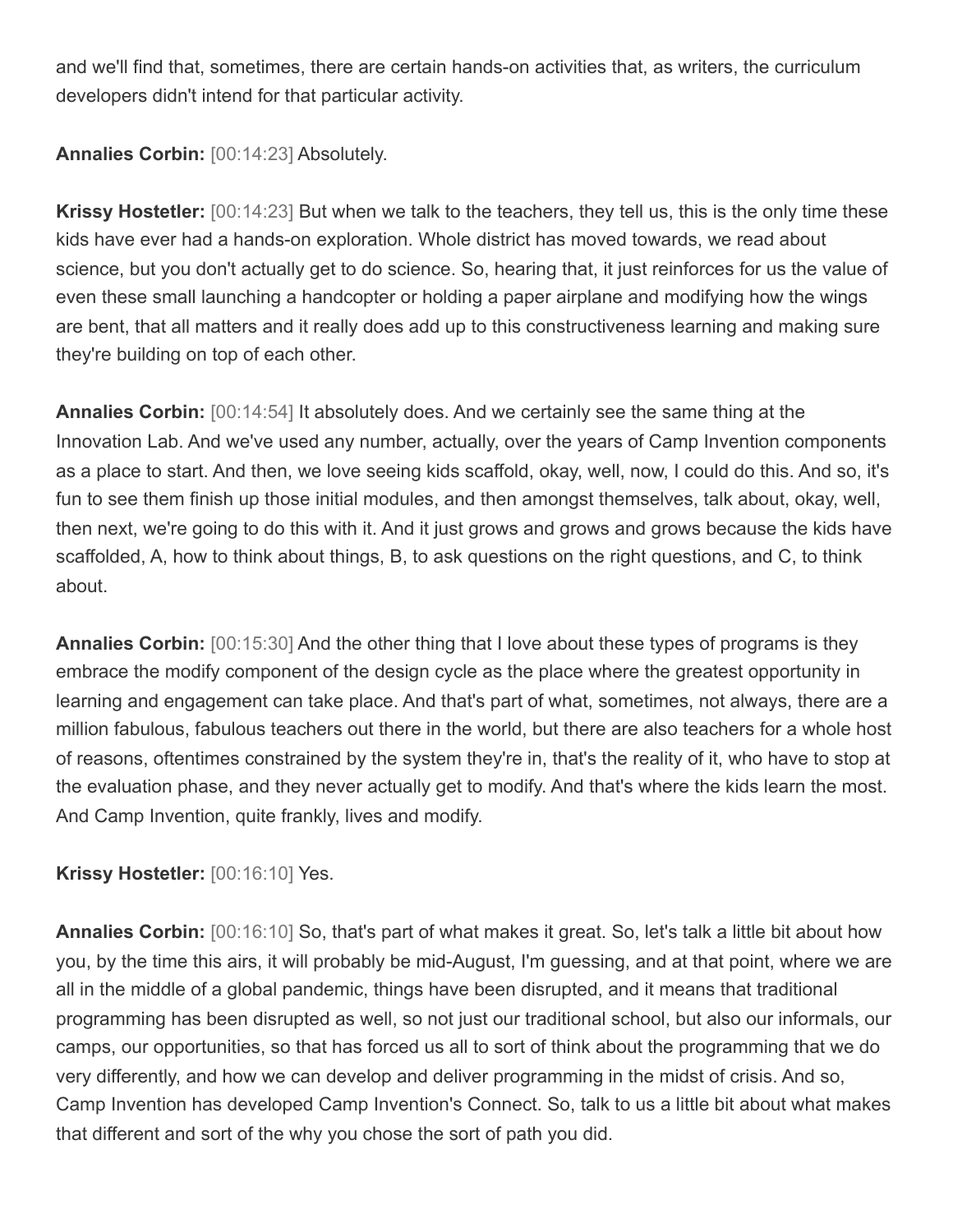**Krissy Hostetler:** [00:17:00] Yeah, absolutely. So, as you announced in the beginning, we're headquartered out of Ohio. And so, in mid-March, when the State of Ohio had announced that we were closing schools, I'm really fortunate to be on our team where our fearless leader, Alaina Rutledge is our VP of Education, but she immediately recognized, we've got to get ready to deliver something else, because she just, in her heart of hearts, didn't think that we'd come back and she ended up being correct on that.

**Krissy Hostetler:** [00:17:34] So, we immediately went back to our curriculum to view this from the angle of, okay, if we had to deliver this sort of an at-home experience, what exactly does that look like? So, I was really proud that our team was able to sort of really distill down what ended up being 18 months of piloting, encourage testing. So, on one hand, while we're really looking forward to seeing it in the traditional setting, delivering it to homes where we've got friends and family members in some cases, who are immunocompromised.

**Krissy Hostetler:** [00:18:12] So, knowing that they'll deliver this to those families feels really good. So, with Camp Invention Connect, what we have done and what we were aiming to do is the most important piece to us was this collaboration. We know Camp Invention and we have third-party research that backs it up, but the collaboration experience of children out of Camp Invention is hugely important when it comes to these 21st century skills, this ability to engage in teamwork, creative problem-solve, all of these things.

**Krissy Hostetler:** [00:18:45] So, what we wanted to do and what we have been able to do, we feel successfully based on the pilots that we've been able to observe and witness. We've created Camp Connect so that the children participate in essentially a morning daily kickoff. Kits are delivered now to the child's door, whereas opposed, they used to be there, where you go to camp and have all your materials there. But with Camp Invention Connect now, children will receive a kit to their door and they will have a variety of materials to work with.

**Krissy Hostetler:** [00:19:21] And so, each day, the children will engage, if they want, a daily kickoff session online, usually through video chats, similar to what we're doing, where they can see and talk to an actual instructor. If they've signed on with their local camp and if they're traditional camp converted to this, they might even recognize the teacher. It could be a teacher from their school. If they had a cousin or a friend who lives across the country, we also offer national programs. It's not as important anymore to sign up for your camp.

**Annalies Corbin:** [00:19:55] Exactly.

**Krissy Hostetler:** [00:19:56] So, with this though, so we've armed the teacher with information that they are going to need to cover to review the materials essentially in these kits. These kits come with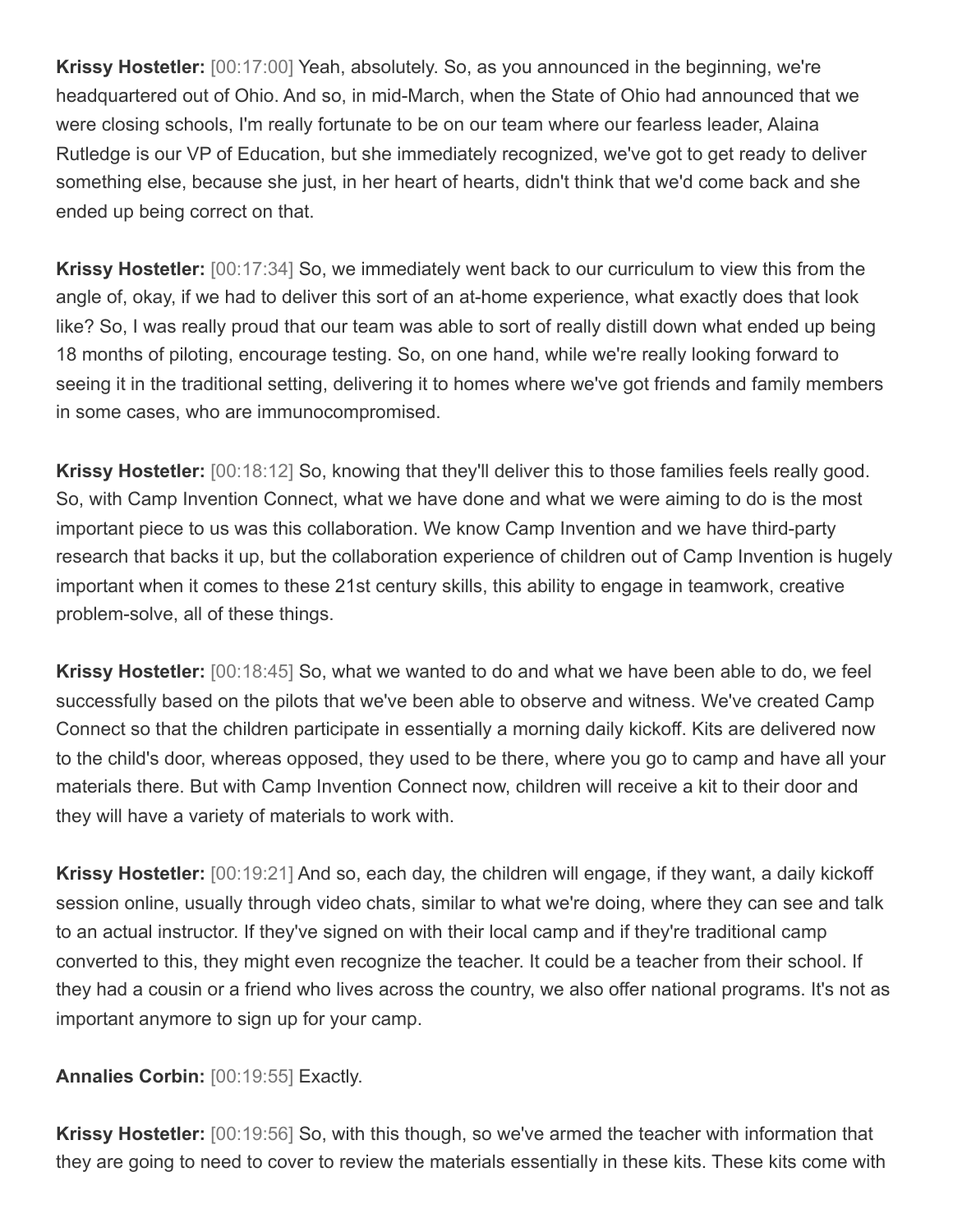an activity guide as well, so that for those children that maybe their families are just done with being online and also go experience the burnout. So, we recognize that as well. So, they can completely tackle these kits without having to go online at all.

**Krissy Hostetler:** [00:20:22] We have provided and created these gorgeous activity books that really just walk these kids very much like camp. They're open-ended, inquiry-based projects with a theme to kind of provide some of those parameters, but really, the sky's the limit as far as how they want to build it, and create it, and expand the challenges that we issue within these activity guides. For those that are still looking for some more of that collaboration, though, as I have mentioned, these daily kickoff sessions with the teachers in the morning who we're calling coaches because that's their role at this point now, to move these kids along.

**Krissy Hostetler:** [00:20:59] So, they're kind of issued like, here are your materials, here's what we want you to do, come back at noon, come back again at 3:00, let's see what you've built. This is where we really start to see these kids being able to show, hold up to the camera, so here's what I've been working on, and then you'll see another child later chime in, and say, hey, I really like what you did over there. And this is where we saw some of this happening and got very excited by it because these children really do love sharing their ideas.

**Krissy Hostetler:** [00:21:31] They have no loss of ideas, which is really exciting. More than ever, we need their ideas, right? So, seeing that their spirit hasn't been diminished, and so, with just the right kind of push to get them rethinking this, just some of these fresh materials, this is what we've created with the Camp Invention Connect program, really bringing it to their doorstep and reminding them, hey, there's still collaboration that can happen from your home.

**Krissy Hostetler:** [00:22:01] And if you want to just dive right in without having to log on, that's great. And if you are interested in what your peers are doing and you just have some ideas you want to bounce off, you're welcome to do that, too. So, true to our program, in general, we maintain the flexibility. This has always been something we've been proud of and have always wanted to instill, is that our program, whether it's a traditional camp or not, is flexible to your child's needs.

**Krissy Hostetler:** [00:22:28] So, if in that moment, they are just kind of feeling like they need some space and really think through, it's totally okay to just kind of, hey, here's some clay to work with while you're just kind of feeling this out, like literally and figuratively, some manipulatives to keep you kind of engaged. Just because you're not looking directly at someone's eyes doesn't mean you're not absorbing what's happening, right? So, true to that spirit, we've maintained this flexibility so that we can meet the needs of all these different families as we've heard their concerns over these few weeks.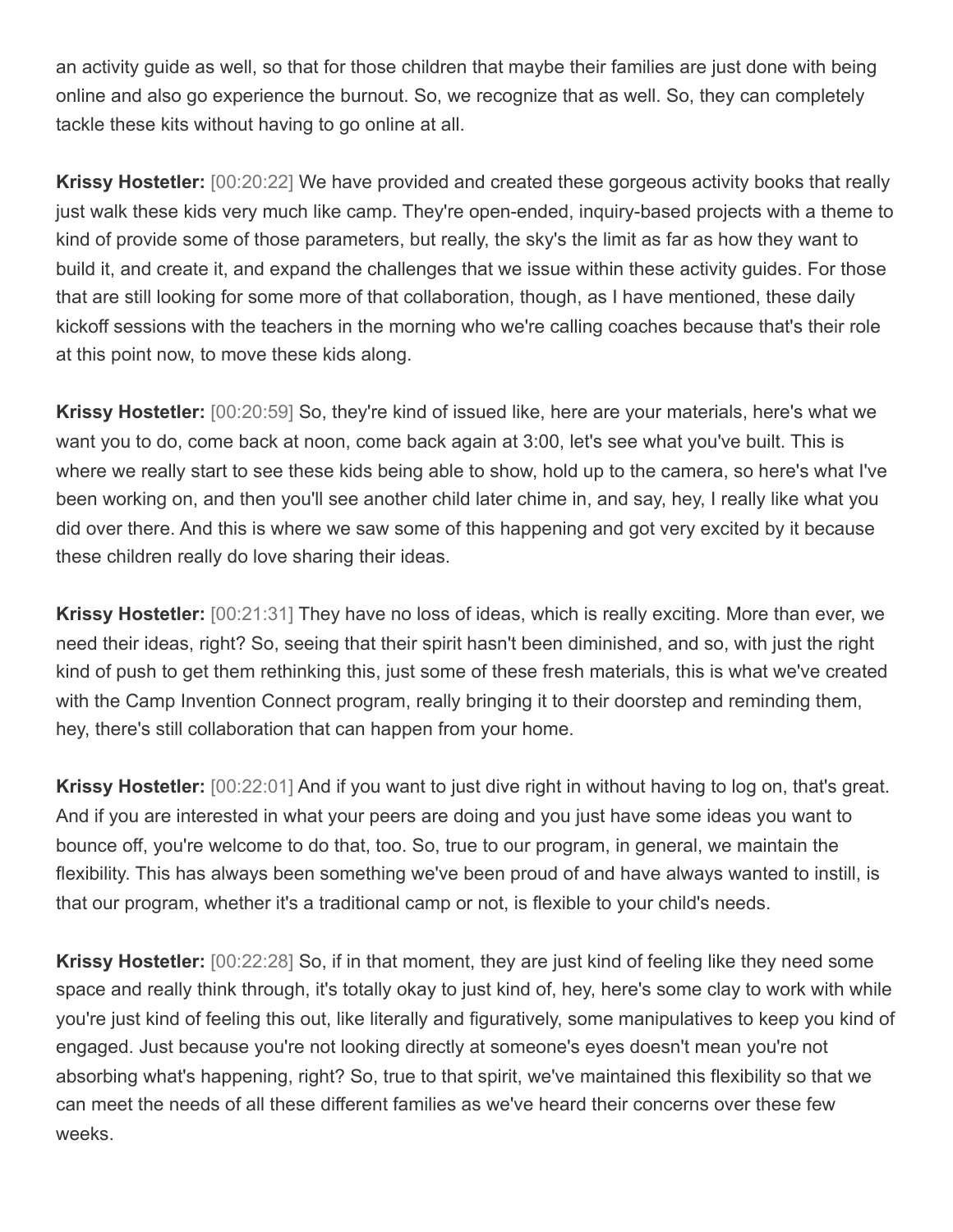**Annalies Corbin:** [00:23:03] So, do you think that long-term, and I'm asking the question because where we are at PAST, struggling with this very same thing, very much like Camp Invention, all of our summer STEM programs, we had to transition them, right? The same sort of thing. We spent our early COVID time trying to get ready, not thinking we were going to be able to do delivery in the same way. And we have found some of the similar things in terms of the way that folks want to and have been engaging and it's been a very positive experience.

**Annalies Corbin:** [00:23:36] And so, I've asked several entities and organizations that have done this, long-term, one of the things that you mentioned is suddenly, this is no longer. I love the way that you phrased it. This is no longer about just being in your local onsite place anymore, it's no longer about, which is fabulous and we all want that to come back. And that's not saying we're taking anything away from that, right? We all long for that.

**Annalies Corbin:** [00:24:02] But the reality is we've also learned a lot as providers from this experience, right? And one of the things that I think, I'm hoping, I guess, is that long-term that we see, is that we are truly able to deliver, utilizing a global mentality, right? And because it's no longer restricted to just this place. So, I guess my question is, does Camp Invention Connect long-term, and you may not even know the answer to this question, but is this part of your ecosystem moving forward or is it just a moment-in-time modification?

**Krissy Hostetler:** [00:24:39] That's a really good question. And I think the answer I can give you right now is we still don't know. There's still more to learn. Frankly, we've literally just launched this two weeks ago. And so, it's the feedback we're receiving that we did a few pilots, just given the constraints. Again, typically, our development time for our modules and for our products is an 18 month cycle in the before times. That's how we operated.

**Krissy Hostetler:** [00:25:11] And so, to move from that to, now, really trying to be nimble and rethink this, I think at this point, we are really encouraged with what we've discovered so far. We're really encouraged with the possibilities of how we might really support our schools during the actual school year. And we're really rethinking some of our products as far as, how can we use this to really support these teachers during the school year?

**Krissy Hostetler:** [00:25:42] What we did discover is we had assumed that a lot of teachers have already been utilizing these video chats sort of platforms the way that we chose to use it. And it turns out, in fact, that that was not necessarily the accurate assumption. And so, in some ways, what was really exciting was hearing, again, this testimony from teachers saying, oh, I didn't think to present my material in this way, oh, I didn't think that we could deliver a hands-on program over a video.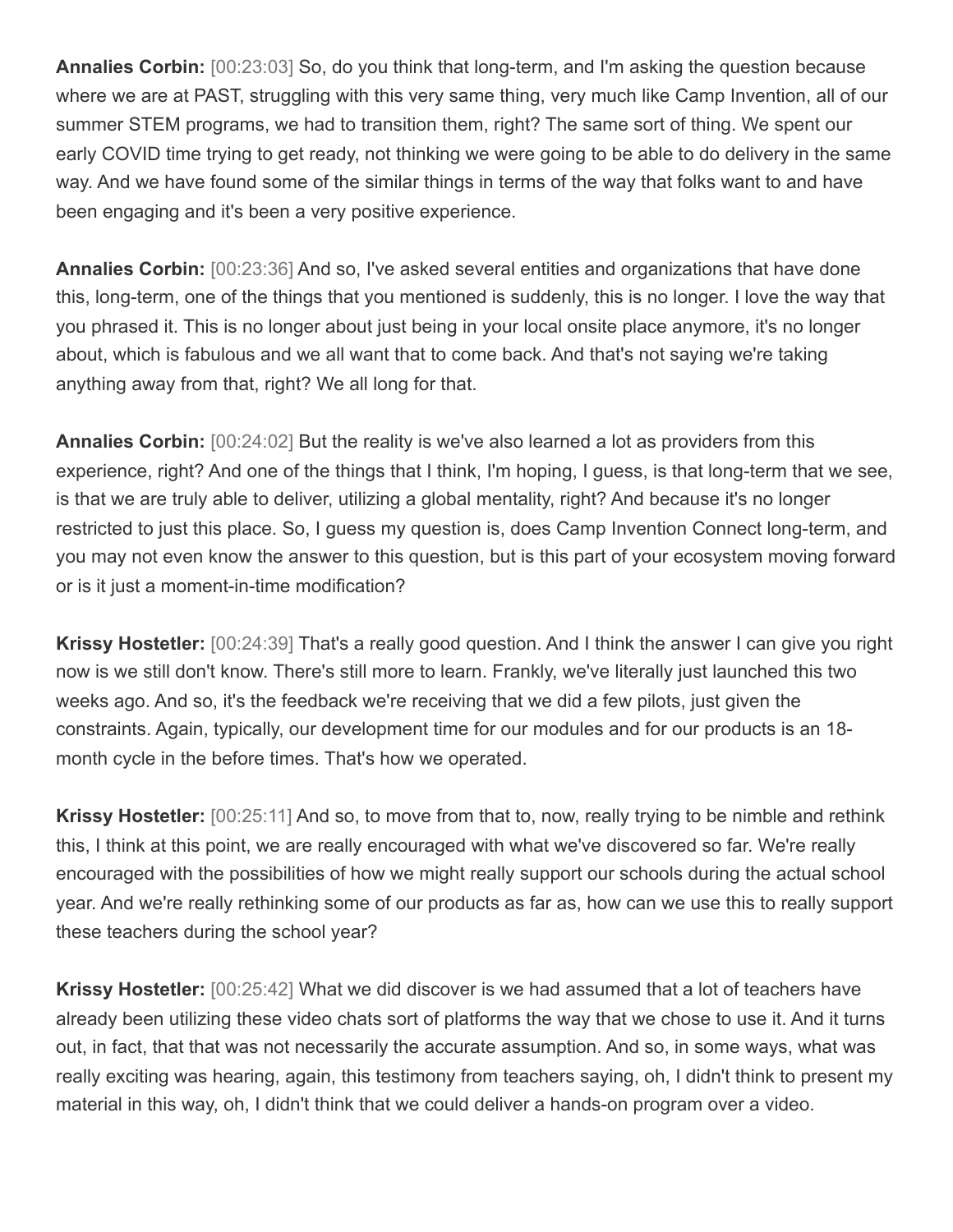**Annalies Corbin:** [00:26:18] Correct. Right. And that has been a huge revelation for folks. We see the exact same thing, so I'm really glad to hear you say that. Yeah.

**Krissy Hostetler:** [00:26:26] And that's so fascinating, Annalies, because for us, for PAST and for Camp Invention, I mean, that's the obvious, what do you mean you didn't see hands, but it goes to show, again, to your earlier point of there's just some systematic parameters that are in place that, fortunately, we've got the freedom in the informal learning world really pushing on those edges a little harder. So, that's not a stretch for us to think this way. So, I'm really excited.

**Krissy Hostetler:** [00:26:58] I mean, in my heart of hearts, I'm excited by the prospect of how we've inspired teachers, frankly, as they're thinking about the new year, whatever it looks like for them, but how we, I'm hoping, have inspired them to perhaps consider, okay, if we're having to go through, I don't know, but if we have to change things quickly on our feet, we probably have tools in my back pocket here of how I could continue to deliver quality hands-on, inquiry-based learning even if it is over a video chat. Things don't have to happen in your neat-kitted classroom space only. We could still make this happen through technology.

**Krissy Hostetler:** [00:27:40] Right. Through technology, through hybrid application, through changing the way we think about collaboration. So, I truly, truly love that. So, before we close the program out, I do want to talk about that school piece. So, I'm a teacher in Maine, I'm a teacher in Brazil, I'm a teacher in Australia, and I listen to this, and I'm like, oh, my gosh, this is cool. How do I, from those faraway places, bring Camp Invention into my daily practice?

**Krissy Hostetler:** [00:28:13] That's a really good question. So, I think, again, as we're all about the strategies to develop that high level of engagement, so I think the first thing is we really do believe that immersion and that hook of kids on a topic. And so, before we just throw math and science at these kids, let's talk about like the topic that kids love even, for example, right? And then, you can get into the full-view fashion with your STEM lens on, for example, well, what the heck?

**Krissy Hostetler:** [00:28:53] There's materials technology now that we're into. We can talk about the zipper. How the heck does that thing work? Why does it work like it does? We can talk about, what's the future of fashion? How are we embedding future like technology into this fashion? So, again, starting with this premise of just a topic that kids are going to be interested in. They might not even know they're interested in it, but you can start to hook them.

**Krissy Hostetler:** [00:29:19] And from there, opening it up, and then allowing them to pick and choose what aspect of that do you want to go with, want to zone in on. I think the other thing, too, is really being, you had mentioned this before, the same for the Camp Invention, create, test, retest. It goes, modify, modify, modify. That is so embedded in our pedagogy of, it's so ingrained in our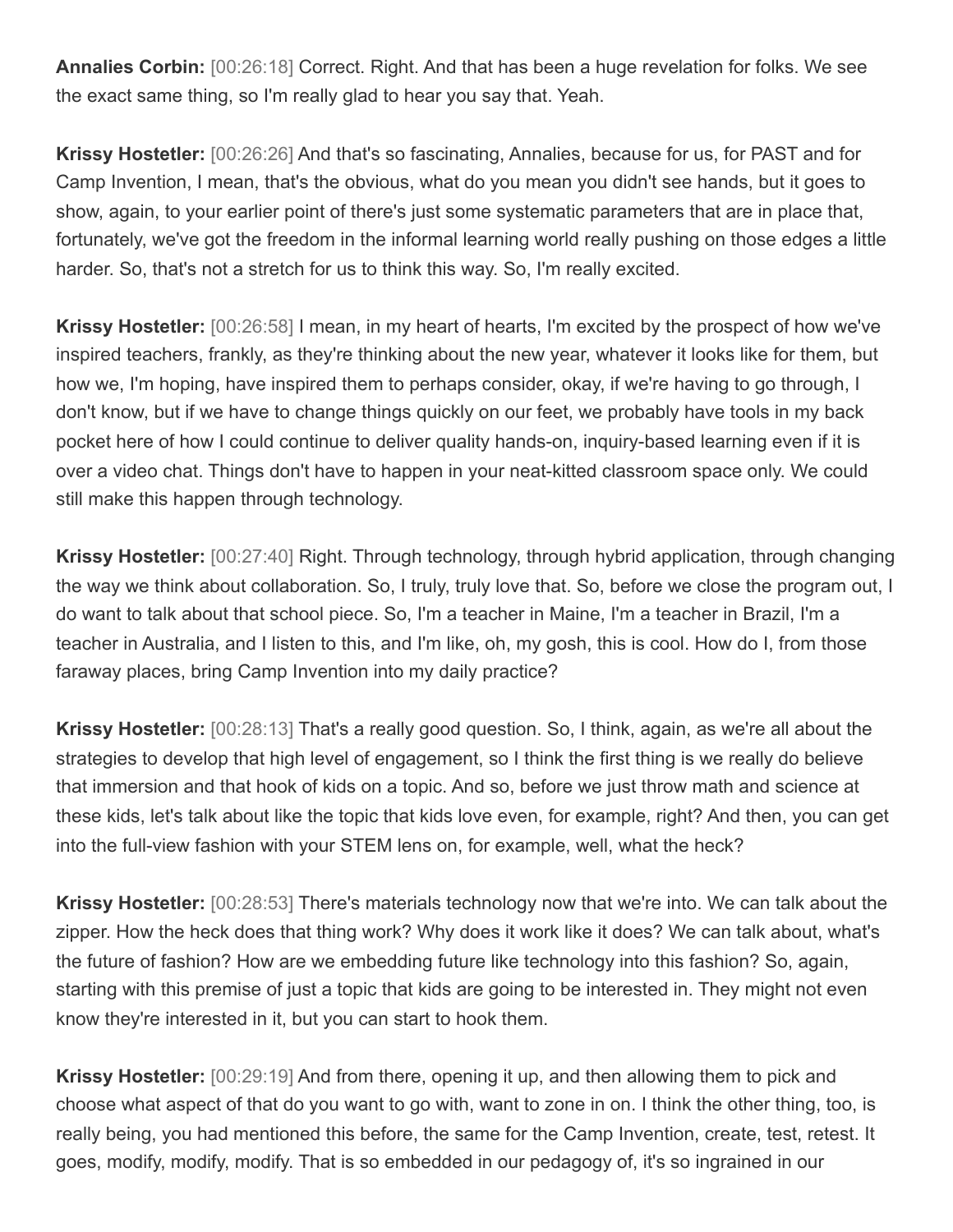pedagogy that the spirit of Camp Invention lies in that constant iteration, it is okay if it doesn't work this time, it's probably going to work. Let's understand why so that we can retest it, we can modify it, and make it happen. And not only if it doesn't work, that doesn't mean you're done, right? Like that's-.

**Annalies Corbin:** [00:30:08] Oh, in fact, we're just beginning, roll up our sleeves, and do some more now, right?

**Krissy Hostetler:** [00:30:13] Yeah. You're just getting started. So, if it doesn't work, that doesn't mean you're done, it just means you've discovered one way that it doesn't work, right? We do it the other way. And just the value of prototyping, the value of really getting those ideas out of your head, onto paper, and then let's bring that and add some three-dimensionality to actually building it with your hands, with materials that are around you. This is the other great piece when your teachers who are overseas, who maybe your stores are shut down right now, you can still use materials that are just around your house.

**Annalies Corbin:** [00:30:49] Yeah.

**Krissy Hostetler:** [00:30:49] We don't need anybody to go out and buy all these materials and children will have recyclables or just products around that paper. We can do so much with just paper. So, I mean, just recognizing that rather than viewing them as limitations, view them as, okay, this is the creative problem to be solved. This is the challenge. Given that these are the available resources, how do we then work with this? Right? That's the challenge, not as opposed to seeing that as a limitation, and therefore deciding, well, I just can't do that. It is really an interesting time.

**Krissy Hostetler:** [00:31:30] We need innovators now more than ever. Children are so open to the possibilities. And so, anything we can do to continue that spirit and to continue that fearlessness, that willingness to take risks, that entrepreneurial spirit, I mean, that's, in essence, entrepreneurs. The ones that are willing to take those risks, they have no fear. So, to the extent that we can continue to foster that mindset and that thinking, we need these kids more than ever to be thinking creatively through this. And they are likely the ones that are going to lift not just our specific society, but society as a whole to endeavor through this next challenge for us. I mean, it really is, in that way, really exciting, I think.

**Annalies Corbin:** [00:32:21] It is really exciting. And I thank you so much for that. And certainly, thank you for joining us today and sharing the story of the work that you're doing. It's so meaningful. I'm so excited about it. And I can't wait to see it in more places, in more schools, in more kids' homes because that's really, really exciting. And I would agree with you. I mean, I say frequently, but the world is on fire in so many different ways right now, literally and figuratively, right?